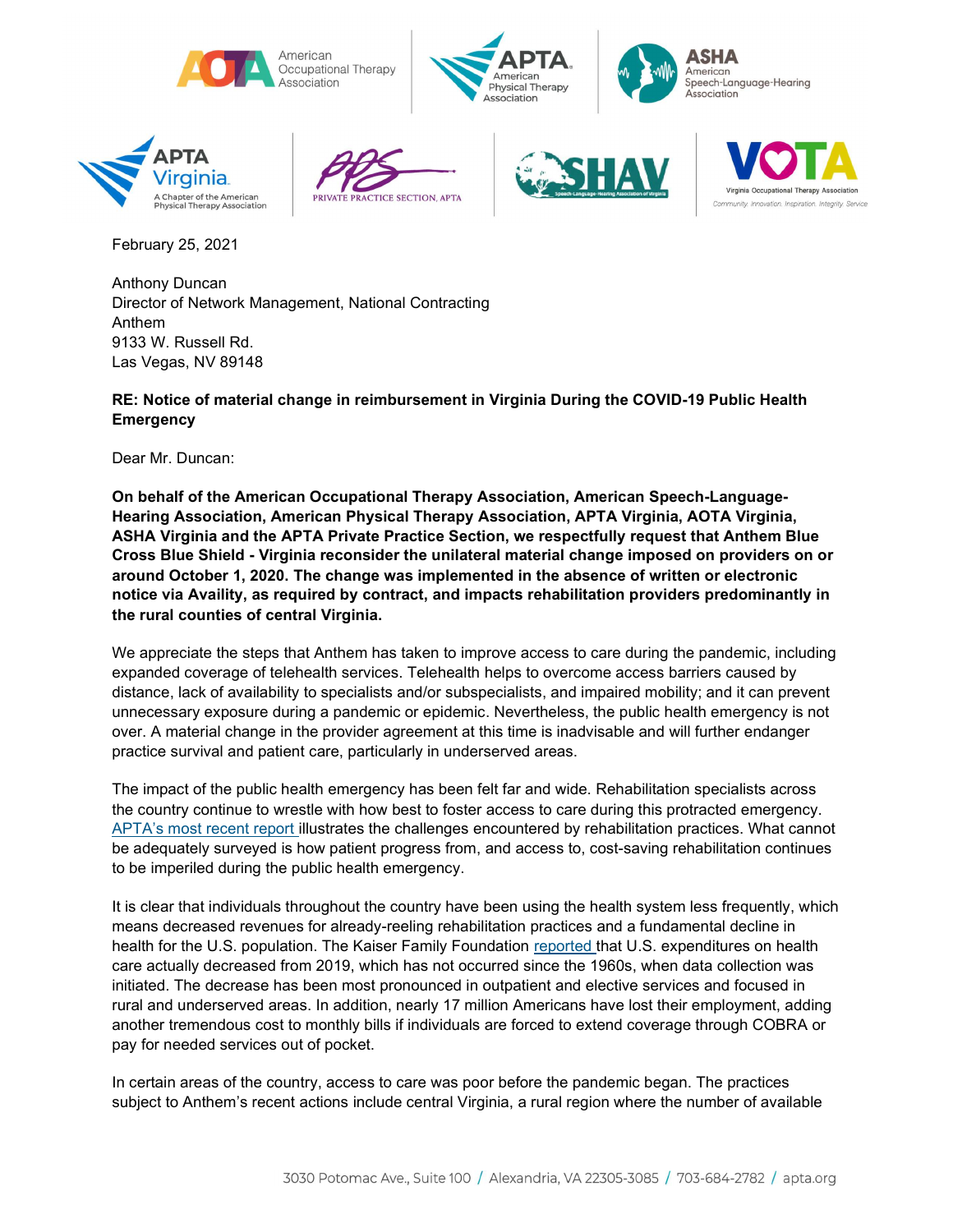providers and those offering specialty services is limited. If providers make the business decision to terminate their agreement, we are concerned that Anthem enrollees already staggering from the impacts of the pandemic will experience a further decline in access to care due to an inadequate network of providers.

Our associations are not privy to the full language in the practice contracts with Anthem Blue Cross Blue Shield - Virginia. Nevertheless, section 9.11 was shared, and it clearly requires that notice be provided in writing prior to any material change. APTA membership indicated that the majority never received such notice and only discovered the alteration after the fact when reconciling monthly claims. Our organizations question the underlying rationale of making such a change during a pandemic that continues to spread throughout the country. Anthem chose an inopportune time to take this action. In addition, by unilaterally imposing a material change without the required notice, Anthem Blue Cross Blue Shield - Virginia prevented practice owners from making an informed business decision whether to continue to participate in the agreement under the new terms.

The individual practices impacted by this adverse change will communicate directly with Anthem on their related contract concerns and financial impact on their business.

Maintaining coverage to include rehabilitation services will reduce overall health care expenditures, increase patient access, and improve management of chronic disease and quality of life, particularly in rural and underserved areas. We urge you to rescind the material change in the agreement, to ensure continued access to care in Virginia during and after the pandemic. If you have any questions please contact Elise Latawiec at APTA, eliselatawiec@apta.org.

Thank you for your consideration.

Sincerely,

Sharan Lam

Sharon L. Dunn, PT, PhD Board-Certified Clinical Specialist in Orthopaedic Physical Therapy President, APTA

Nia Houfle

Michael Joseph Horsfield, PT, MBA PPS President

 $\pi$ ,  $\pi$ ,  $\alpha$ s,  $\beta$ Avert

Tony Grillo, PT, DPT, OCS, FAAOMPT APTA Virginia President